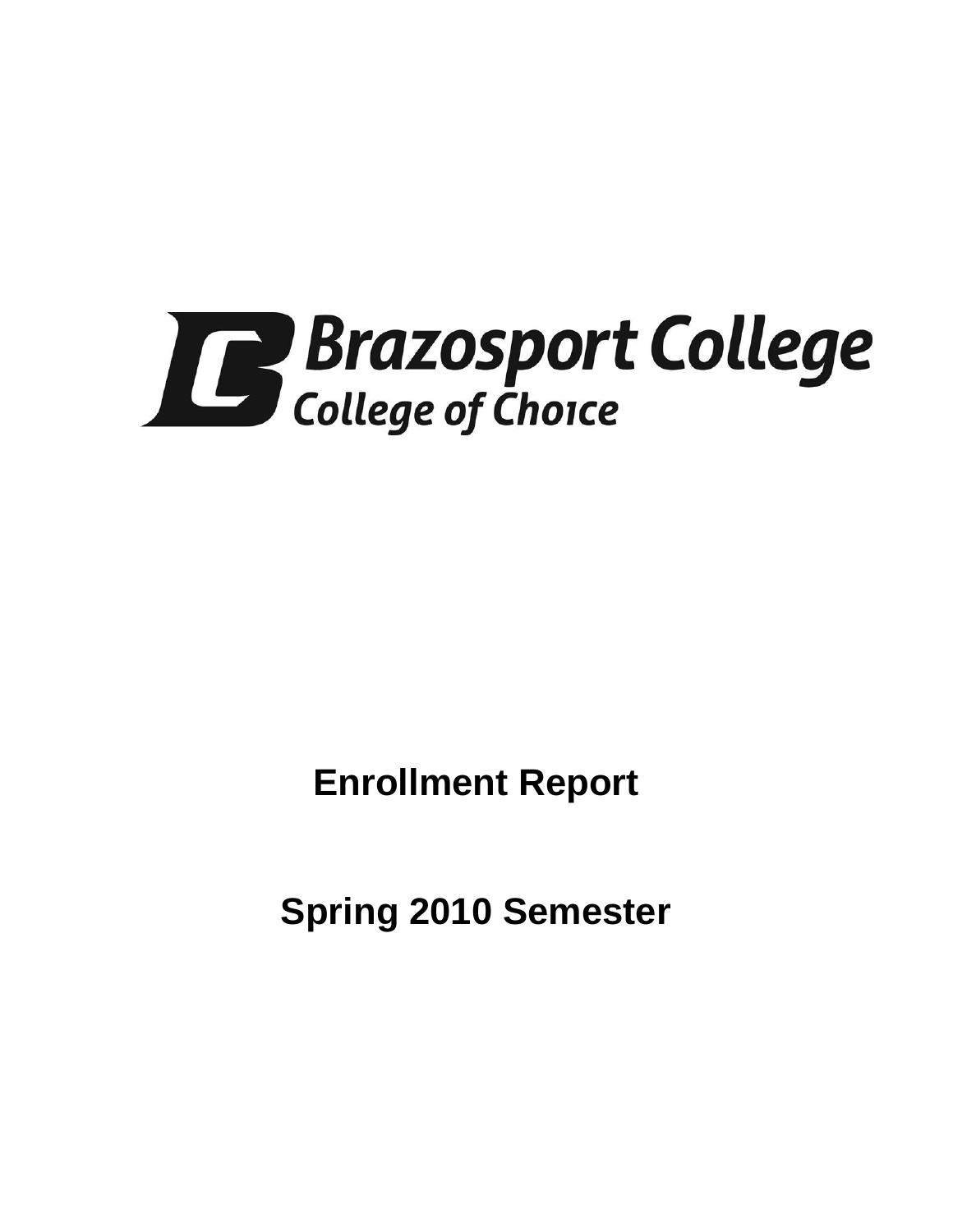# **Semester Report – Spring 2010 Table of Contents**

| Table 12A Enrollment by Department/Technical Program Page 6 |
|-------------------------------------------------------------|
| Table 12B Enrollment by Department/Academic Program Page 7  |
| Table 12C Enrollment by Undecided Academic Major Page 7     |
|                                                             |
|                                                             |
|                                                             |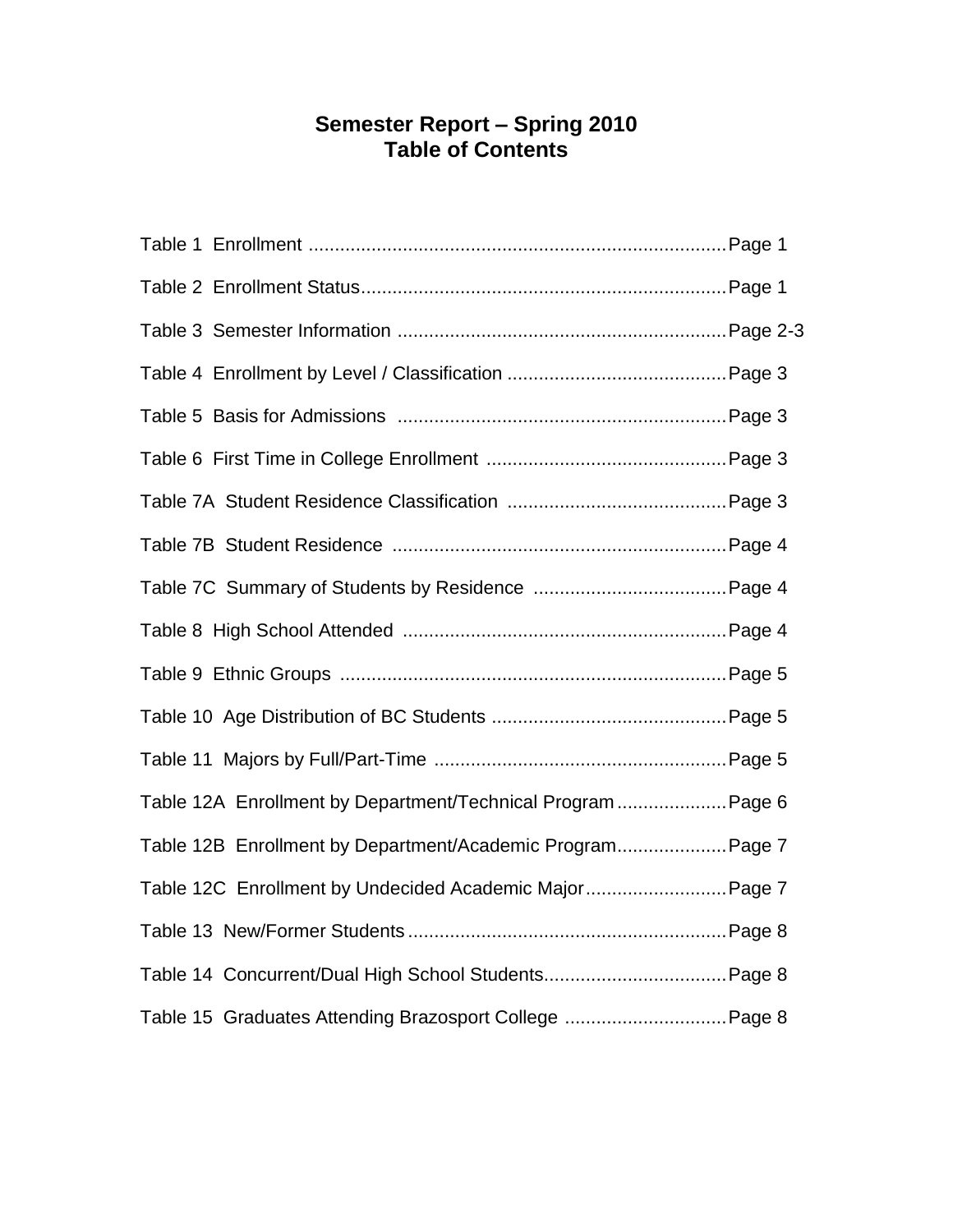# **Semester Report Spring 2010**

#### **Table 1 Enrollment**

| <b>Credit Program</b>          |       |
|--------------------------------|-------|
| Campus - Regular Students      | 3,686 |
| Flexible Entry (32 Duplicated) | 59    |
| Total Enrolled (Unduplicated)  |       |

# **Non-Credit Program**

| Total Enrolled (From 1/01/10 through 5/05/10) |  |
|-----------------------------------------------|--|
|                                               |  |

### **Total Headcount** Predit Program 3,686<br>
Non-credit Program 3,686<br>
1,424 Non-credit Program Grand Total 5,110

#### **Full-time Student Equivalent**

| (FTSE)                                                        | フ斥      |
|---------------------------------------------------------------|---------|
| Full-time student equivalent                                  | .JZJ.IJ |
| . hv dividina total cradit houre (30 285) hv<br><b>E</b> ound |         |

Found by dividing total credit hours (30,285) by 12

| Table 2                                      |                  |            |       |  |
|----------------------------------------------|------------------|------------|-------|--|
| <b>Enrollment Status Part-Time/Full-Time</b> |                  |            |       |  |
|                                              | <b>Full-Time</b> | Part-Time* | Total |  |
| Male                                         | 451              | 1.329      | .780  |  |
| Female                                       | 527              | 1.379      | 1.906 |  |
| Total                                        | 978              | 2,708      | 3.686 |  |

\*Part-Time – Less than 12 Semester hours in semester.

## **Enrollment Status Day Student/Night Student**

| Day         | ,608                     |
|-------------|--------------------------|
| Night       | $\rightarrow$<br>"<br>יד |
| <b>Both</b> | 931                      |
| Total       | 3,686                    |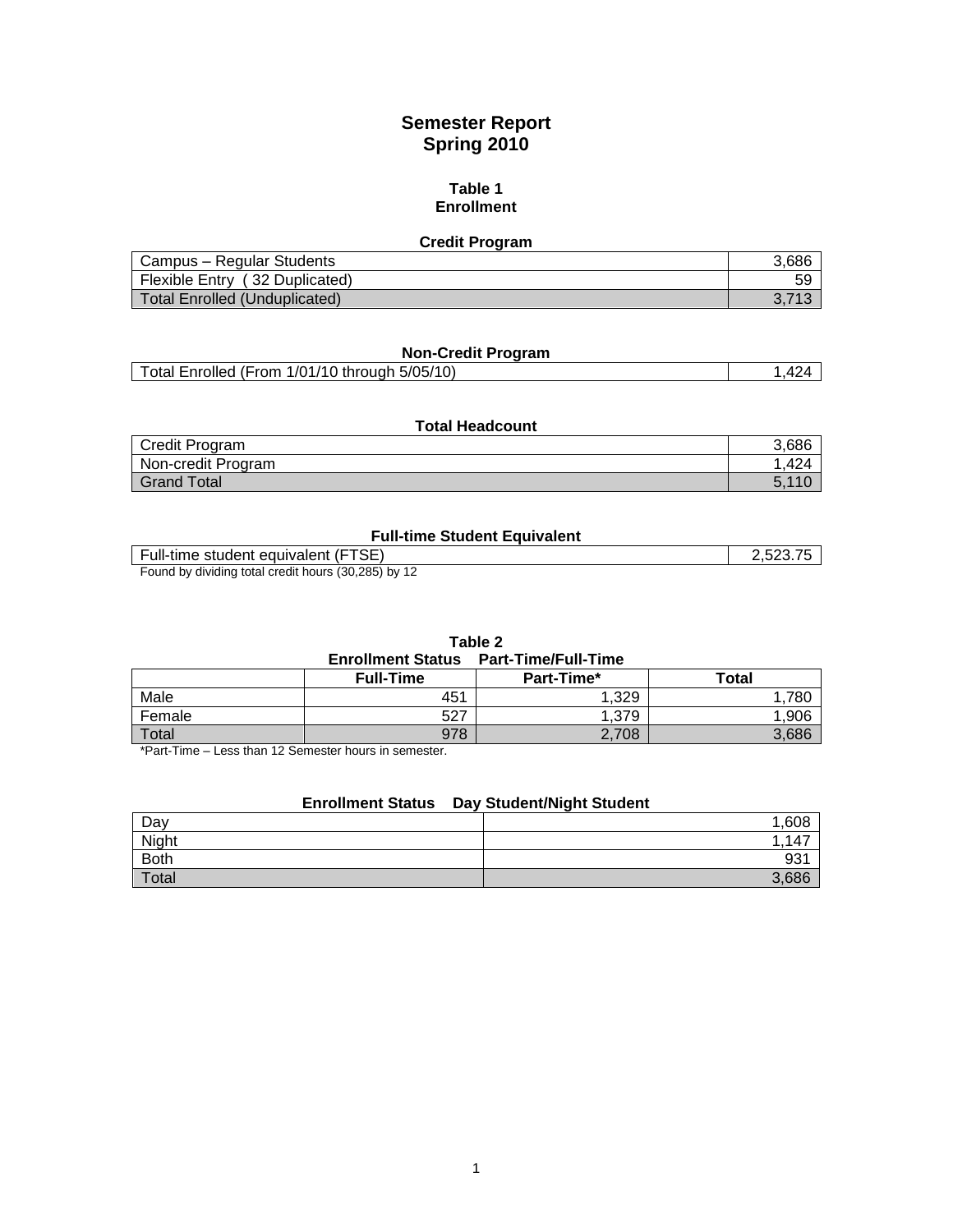### **Table 3 Semester Information**

| <b>Headcount</b>                                                  |    |       |  |  |
|-------------------------------------------------------------------|----|-------|--|--|
| <b>Flexible Entry</b><br><b>State Reports</b><br>Regular<br>™otal |    |       |  |  |
| 3,686                                                             | 59 | 3.745 |  |  |

#### **Semester Credit Hours**

|                       | <b>Vocational-</b><br><b>Technical</b> | Academic | <b>BAT</b> | <b>Totals</b> |
|-----------------------|----------------------------------------|----------|------------|---------------|
| Regular               | 7,665                                  | 21,870   | 510        | 30,045        |
| <b>Flexible Entry</b> | 16                                     | 224      | O          | 240           |
| Total                 | 7,681                                  | 22,094   | 510        | 30,285        |
|                       |                                        |          |            |               |
| In-District           | 6,789                                  | 17,097   | 237        | 24,123        |
| Out-of-District       | 892                                    | 4.997    | 273        | 6,162         |
| <b>Totals</b>         | 7,681                                  | 22,094   | 510        | 30,285        |

Note: In/Out-of-District status is determined by where a course is taught.

#### **Semester Contact Hours**

|                       | <b>Vocational-</b><br><b>Technical</b> | Academic | <b>BAT</b> | <b>Totals</b> |
|-----------------------|----------------------------------------|----------|------------|---------------|
| Regular               | 208,896                                | 412,712  | 8,160      | 629,768       |
| <b>Flexible Entry</b> | 448                                    | 4.072    |            | 4,520         |
| Total                 | 209.344                                | 416,784  | 8,160      | 634,288       |
|                       |                                        |          |            |               |
| In-District           | 186,272                                | 333,312  | 3,792      | 523,376       |
| Out-of-District       | 23,072                                 | 83,472   | 4368       | 110,912       |
| <b>Totals</b>         | 209,344                                | 416,784  | 8,160      | 634,288       |

Note: In/Out-of-District status is determined by where a course is taught.

# **Semester Credit Hours**<br> **Water Tuition Positions**

| <b>By Student Tuition Residency Code</b> |                                        |                          |               |
|------------------------------------------|----------------------------------------|--------------------------|---------------|
|                                          | <b>Vocational-</b><br><b>Technical</b> | Academic -<br><b>BAT</b> | <b>Totals</b> |
| In-District                              | 4.128                                  | 12.944                   | 17,072        |
| Out-of-District                          | 3.553                                  | 9,660                    | 13,213        |
| Totals                                   | 7,681                                  | 22.604                   | 30,285        |

Note: BAT hours are included in Academic credit hours.

#### **Semester Contact Hours By Student Tuition Residency Code**

|                 | *********************************** |            |               |  |
|-----------------|-------------------------------------|------------|---------------|--|
|                 | <b>Vocational-</b>                  | Academic - |               |  |
|                 | <b>Technical</b>                    | <b>BAT</b> | <b>Totals</b> |  |
| In-District     | 112.233                             | 246,092    | 358.325       |  |
| Out-of-District | 97.111                              | 178.852    | 275.963       |  |
| Totals          | 209,344                             | 424.944    | 634,288       |  |

Note: BAT hours are included in Academic contact hours.

#### **Distance Learning Semester Contact Hours**

|              | <u>sendered sentast nears</u> |
|--------------|-------------------------------|
| Internet     | ,400<br>70                    |
| <b>VCT</b>   | 3,280                         |
| <b>Total</b> | 73,680                        |
|              |                               |

Note: These contact hour totals are included in semester contact hours.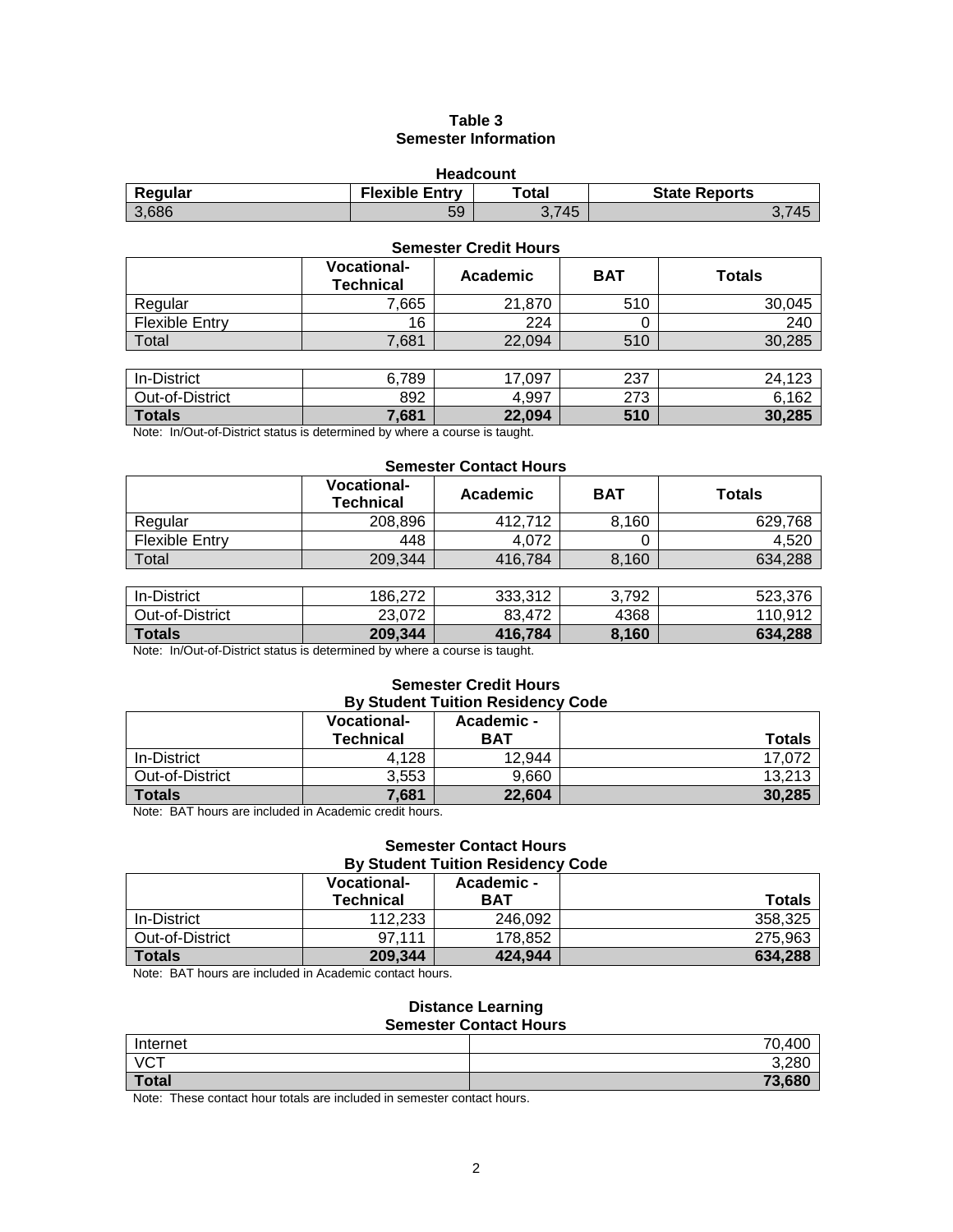#### **Table 3 Semester Information Contact hours** *NOT* **funded**

| <b>UUIRQUE HUUIS NU LIHUUGU</b>   |       |  |
|-----------------------------------|-------|--|
| Developmental Hours               | 1.240 |  |
| Academic Hours (Three-peat rule)  | 7.840 |  |
| Technical Hours (Three-peat rule) | 688   |  |
| <b>Total</b>                      | 9.768 |  |

| <b>Enrollment by Level / Classification</b> |       |       |       |       |  |
|---------------------------------------------|-------|-------|-------|-------|--|
| Male<br>Total<br>%<br>Female                |       |       |       |       |  |
| Freshman: First Yr (less than 24 hours)     | 917   | 960   | 1.877 | 50.9  |  |
| Sophomore: Second Yr (24-59 hours)          | 628   | 707   | 1.335 | 36.2  |  |
| Unclassified (60 or more hours)             | 235   | 239   | 474   | 12.9  |  |
| Total                                       | 1.780 | 1,906 | 3.686 | 100.0 |  |

**Table 4**

**Table 5 Basis for Admissions for Student Body No. %** Migh School Graduate 144 3.9<br>
Individual Approval 15 **Individual Approval** G.E.D. 56 | 1.5 Former Student 3,338 90.6 College Transfer 2.5<br>
Total 2.5<br>
2.6<br>
2.6<br>
2.6<br>
2.6<br>
3,686<br>
2.0 Total 3,686  $\vert$  3,686  $\vert$  3,686  $\vert$  3,000.0

**Table 6 First Time in College Enrollment**

| <b>THOL THIS IN SONGGO EMPIRICHL</b> |     |      |  |
|--------------------------------------|-----|------|--|
|                                      | No. | %    |  |
| Male                                 | 126 |      |  |
| Female                               | 119 | 49.U |  |
| Total                                | 245 |      |  |

#### **Table 7A Student Residence Classification**

|                    | No.   | %     |
|--------------------|-------|-------|
| <b>In-District</b> | 2,060 | 56.0  |
| Out-of-District    | 1,607 | 44.0  |
| Out-of-State       | 47    |       |
| Foreign            |       |       |
| Total              | 3,686 | 100 ር |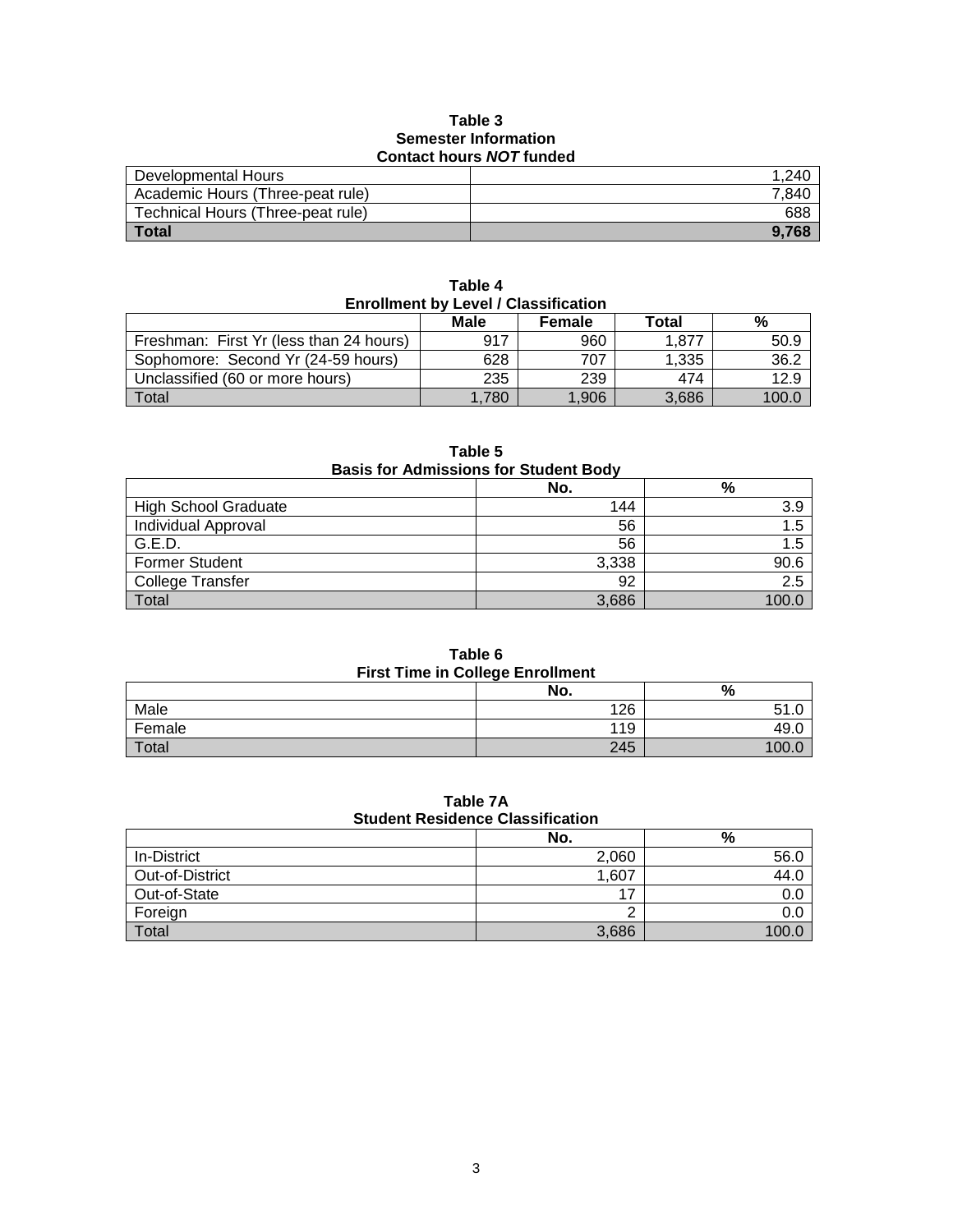#### **Table 7B Student Residence**

| <b>City</b>            | No.   | $\%$  |
|------------------------|-------|-------|
| Angleton               | 673   | 18.0  |
| <b>Brazoria</b>        | 330   | 9.0   |
| Clute                  | 531   | 14.0  |
| Danbury                | 19    | 1.0   |
| Freeport               | 410   | 11.0  |
| Lake Jackson           | 1,129 | 31.0  |
| Sweeny                 | 198   | 5.0   |
| West Columbia          | 199   | 5.0   |
| <b>Other Residence</b> | 197   | 5.0   |
| <b>Total Students</b>  | 3,686 | 100.0 |

**Table 7C Summary of Students by Residence**

| <b>Residence</b>        | No.            | %      | <b>Residence</b> | No.            | %       |
|-------------------------|----------------|--------|------------------|----------------|---------|
| <b>Bandera County</b>   |                | .03%   | Georgia          |                | .03%    |
| <b>Brazoria County</b>  | 3,552          | 96.36% | Hawaii           |                | .03%    |
| <b>Cameron County</b>   |                | .03%   | lowa             |                | .03%    |
| Fort Bend County        | 8              | .22%   | Louisiana        | $\overline{2}$ | .05%    |
| <b>Galveston County</b> | 8              | .22%   | Michigan         |                | .03%    |
| <b>Grayson County</b>   | 1              | .03%   | Nevada           |                | .03%    |
| <b>Guadalupe County</b> | 1              | .03%   | New Mexico       |                | .03%    |
| <b>Harris County</b>    | 8              | .22%   | New York         |                | .03%    |
| <b>Limestone County</b> | 1              | .03%   | North Carolina   |                | .03%    |
| Matagorda County        | 81             | 2.20%  | Ohio             |                | .03%    |
| <b>Nueces County</b>    | 1              | .03%   | Oklahoma         |                | .03%    |
| <b>Tarrant County</b>   | 1              | .03%   | Utah             |                | .03%    |
| <b>Wharton County</b>   | 3              | .08%   | Washington       |                | .03%    |
|                         |                |        |                  |                |         |
| Alabama                 | 1              | .03%   | Denmark          |                | .03%    |
| Florida                 | $\overline{2}$ | .05%   | Kenya            |                | .03%    |
|                         |                |        | <b>Total</b>     | 3,686          | 100.00% |

Includes students that pay C & D coded tuition.

| Table 8                     |  |  |
|-----------------------------|--|--|
| <b>High School Attended</b> |  |  |
|                             |  |  |

| ו וואָוו טטווטטו הנוכחוטכע |       |       |  |
|----------------------------|-------|-------|--|
| <b>School</b>              | No.   | %     |  |
| Angleton                   | 609   | 17.0  |  |
| <b>Brazosport</b>          | 378   | 10.0  |  |
| Brazoswood                 | 1,029 | 28.0  |  |
| Columbia                   | 372   | 10.0  |  |
| Danbury                    | 27    | 1.0   |  |
| Sweeny                     | 282   | 8.0   |  |
| <b>Other Schools</b>       | 653   | 18.0  |  |
| No School Assigned         | 336   | 9.0   |  |
| <b>Total Students</b>      | 3,686 | 100.0 |  |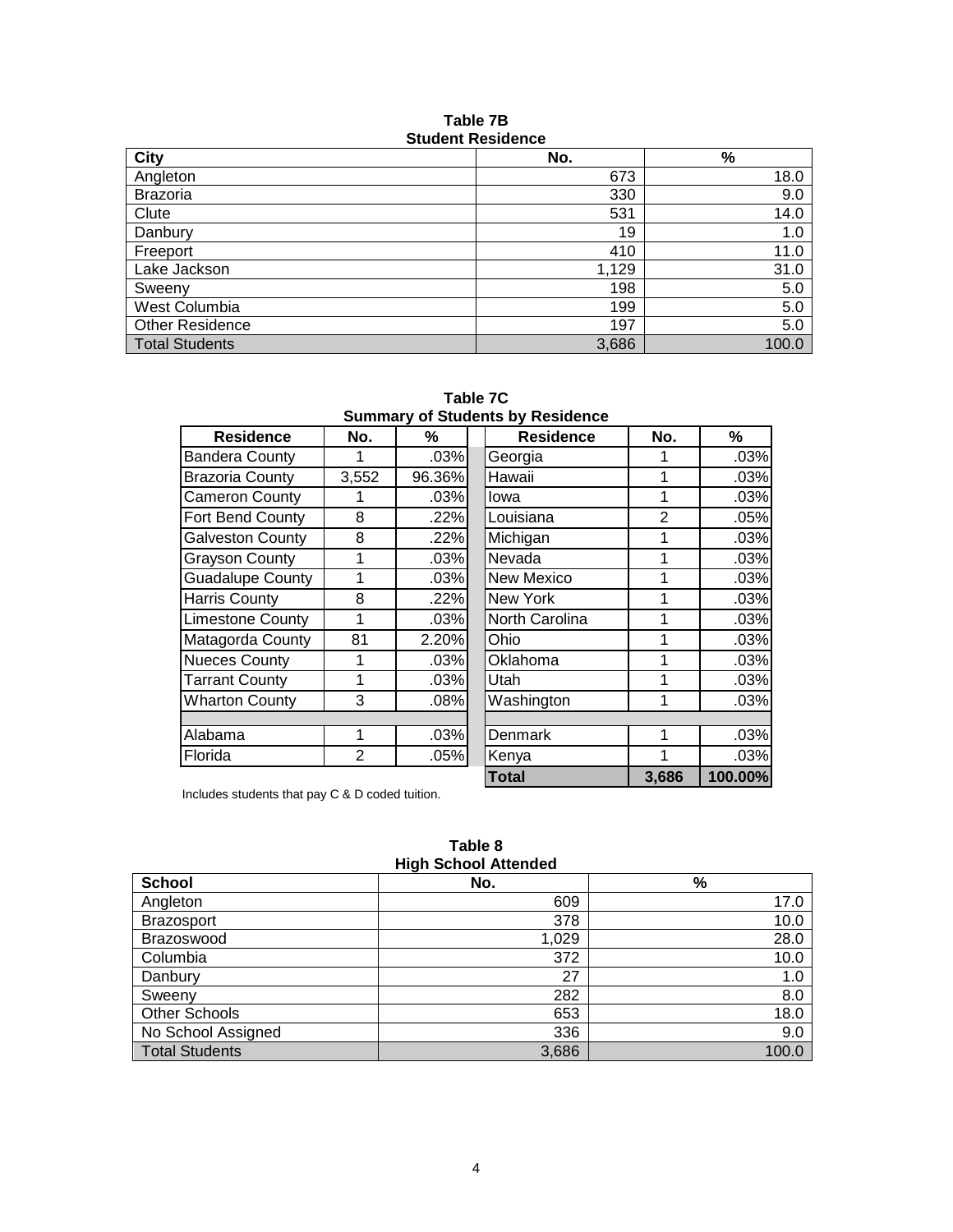#### **Table 9 Ethnic Groups**

| <b>EUTING GLOUPS</b>    |       |               |  |
|-------------------------|-------|---------------|--|
| <b>Ethnic Groups</b>    | No.   | $\frac{9}{6}$ |  |
| Anglo-Americans         | 2,313 | 63.0          |  |
| <b>Black Americans</b>  | 312   | 8.0           |  |
| <b>Spanish Surnames</b> | 983   | 27.0          |  |
| Asian Americans         | 64    | 2.0           |  |
| American Indians        | 12    | 0.0           |  |
| <b>Others</b>           | ◠     | 0.0           |  |
| <b>Total</b>            | 3,686 | 100.          |  |

**Table 10 Age Distribution of BC Students**

| Age Distribution of DO Otuachts |       |       |  |  |
|---------------------------------|-------|-------|--|--|
| Age                             | No.   | %     |  |  |
| Under 18                        | 257   | 7.0   |  |  |
| 18-21                           | 1,651 | 45.0  |  |  |
| $22 - 25$                       | 620   | 17.0  |  |  |
| $26 - 29$                       | 381   | 10.0  |  |  |
| $30 - 37$                       | 374   | 10.0  |  |  |
| 38 and above                    | 403   | 11.0  |  |  |
| Total                           | 3,686 | 100.0 |  |  |
| $= 24.9$<br>Average Age         |       |       |  |  |

Median Age  $= 21.0$ 

## **Table 11 Majors by Full/Part-Time**

#### **Academic**

| ------- |                 |      |  |
|---------|-----------------|------|--|
|         | No.             | %    |  |
| Full    | 42 <sup>1</sup> | 40.8 |  |
| Part    | 611             | 59.2 |  |
| Total   | 1,032           | 100. |  |

## **Vocational - Technical**

|       | No.   | %       |
|-------|-------|---------|
| Full  | 224   | 21.4    |
| Part  | 823   | 78.6    |
| Total | 1,047 | 100 $O$ |

#### **Undecided – Academic**

|             | No.                      | %                           |
|-------------|--------------------------|-----------------------------|
| <b>Full</b> | 314                      | $\sim$<br>$\sim$<br>. د اعا |
| Part        | 1,183                    | 79.0                        |
| Total       | ,497<br>$\boldsymbol{A}$ | 100                         |

Note: The large number of part-time Undecided - Academic majors is due to concurrent / dual credit students.

## **Bachelor's in Applied Technology**

|                    | No.   | %     |
|--------------------|-------|-------|
| Full               | 19    | 17.3  |
| Part<br>Total      | 91    | 82.   |
|                    | 110   | 100.0 |
| <b>Grand Total</b> | 3,686 | 100.0 |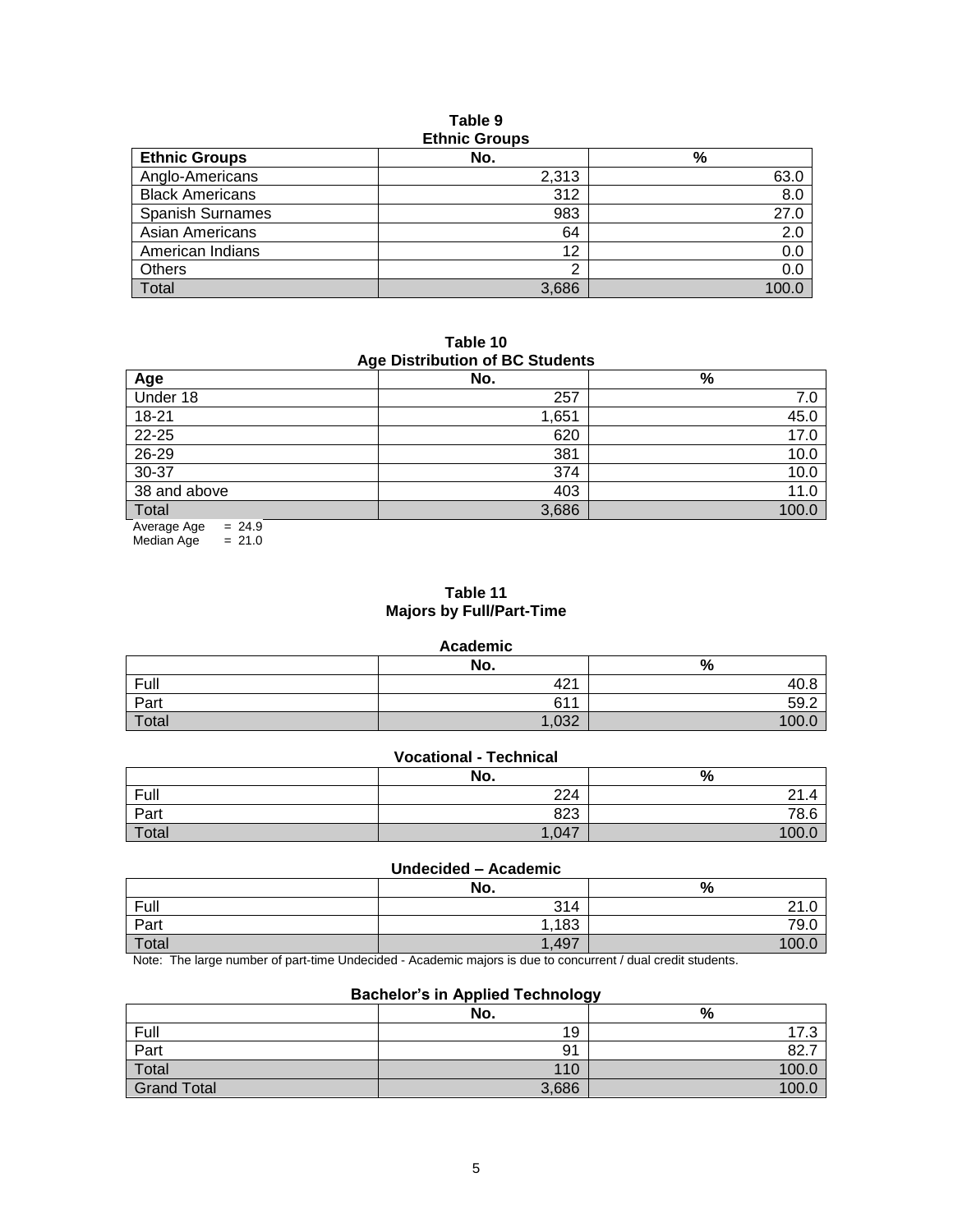| <b>Technical Program</b> |                 |                 |              |        |                  |             |  |  |
|--------------------------|-----------------|-----------------|--------------|--------|------------------|-------------|--|--|
|                          | <b>Contact</b>  |                 |              |        |                  |             |  |  |
|                          | <b>Total</b>    | <b>Semester</b> | <b>Hours</b> |        |                  |             |  |  |
|                          | <b>Students</b> | <b>Hours</b>    | Lec/Lab      | Co-op  | <b>Practicum</b> | <b>FTSE</b> |  |  |
| <b>ACNT</b>              | 50              | 81              | 1,696        | 0      | 0                | 6.75        |  |  |
| <b>ARCE</b>              | 34              | 51              | 1,088        | 0      | 0                | 4.25        |  |  |
| <b>AUMT</b>              | 116             | 207             | 7,248        | 1,280  | 0                | 17.25       |  |  |
| <b>BMGT</b>              | 30              | 90              | 1,440        | 0      | 0                | 7.50        |  |  |
| CDEC                     | 30              | 78              | 2,400        | 1,280  | 0                | 6.50        |  |  |
| <b>CJCR</b>              | 11              | 33              | 528          |        | 0                | 2.75        |  |  |
| <b>CJLE</b>              | 208             | 520             | 16,640       | 0      | 0                | 43.33       |  |  |
| <b>CJSA</b>              | 97              | 291             | 4,944        | 0      | 336              | 24.25       |  |  |
| <b>CNBT</b>              | 116             | 207             | 6,512        | 2,880  | 0                | 17.25       |  |  |
| <b>CTEC</b>              | 128             | 265             | 8,384        | 3,520  | 0                | 22.08       |  |  |
| <b>DFTG</b>              | 298             | 447             | 13,376       | 4,160  | 0                | 37.25       |  |  |
| <b>ELPT</b>              | 369             | 606             | 12,368       |        | 0                | 50.50       |  |  |
| <b>ELTN</b>              | 32              | 48              | 5,376        | 5,120  | 0                | 4.00        |  |  |
| <b>EMSP</b>              | 47              | 93              | 3,200        | 0      | 0                | 7.75        |  |  |
| <b>EPCT</b>              | 40              | 100             | 1,600        |        | 0                | 8.33        |  |  |
| <b>HART</b>              | 192             | 362             | 9,952        | 3,200  | 0                | 30.17       |  |  |
| <b>HITT</b>              | 115             | 345             | 5,520        |        | 0                | 28.75       |  |  |
| <b>IMED</b>              | 38              | 57              | 1,216        |        | 0                | 4.75        |  |  |
| <b>INTC</b>              | 188             | 318             | 8,496        | 2,240  | 0                | 26.50       |  |  |
| <b>ITNW</b>              | 88              | 143             | 2,992        |        | 0                | 11.92       |  |  |
| <b>ITSC</b>              | 142             | 238             | 5,808        | 960    | 0                | 19.83       |  |  |
| <b>ITSE</b>              | 32              | 63              | 1,264        | 0      | 0                | 5.25        |  |  |
| <b>ITSW</b>              | 20              | 30              | 640          |        | 0                | 2.50        |  |  |
| <b>ITSY</b>              | 14              | 21              | 448          | 0      | 0                | 1.75        |  |  |
| <b>MCHN</b>              | 226             | 339             | 13,488       | 7,360  | 0                | 28.25       |  |  |
| <b>MRKG</b>              | 19              | 57              | 912          | 0      | 0                | 4.75        |  |  |
| <b>NDTE</b>              | 36              | 69              | 1,728        | 0      | 0                | 5.75        |  |  |
| <b>NUCP</b>              | 18              | 54              | 864          | 0      | 0                | 4.50        |  |  |
| <b>OSHT</b>              | 103             | 309             | 8,688        | 4,160  | 0                | 25.75       |  |  |
| PFPB                     | 70              | 105             | 4,960        | 3,200  | 0                | 8.75        |  |  |
| POFI                     | 132             | 199             | 7,392        | 2,560  | 0                | 16.58       |  |  |
| <b>POFT</b>              | 176             | 264             | 6,336        | 0      | $\mathbf 0$      | 22.00       |  |  |
| <b>PTAC</b>              | 403             | 953             | 18,576       | 0      | 0                | 79.42       |  |  |
| <b>RNSG</b>              | 15              | 45              | 720          | 0      | 0                | 3.75        |  |  |
| <b>VNSG</b>              | 60              | 180             | 6,336        | 0      | 0                | 15.00       |  |  |
| <b>WLDG</b>              | 200             | 386             | 15,520       | 1,280  | 0                | 32.17       |  |  |
| <b>Total</b>             | 3,893           | 7,654           | 208,656      | 43,200 | 336              |             |  |  |

# **Table 12A Enrollment by Department**

Note: Enrollment may be duplicated.

FTSE = semester hours divided by 12.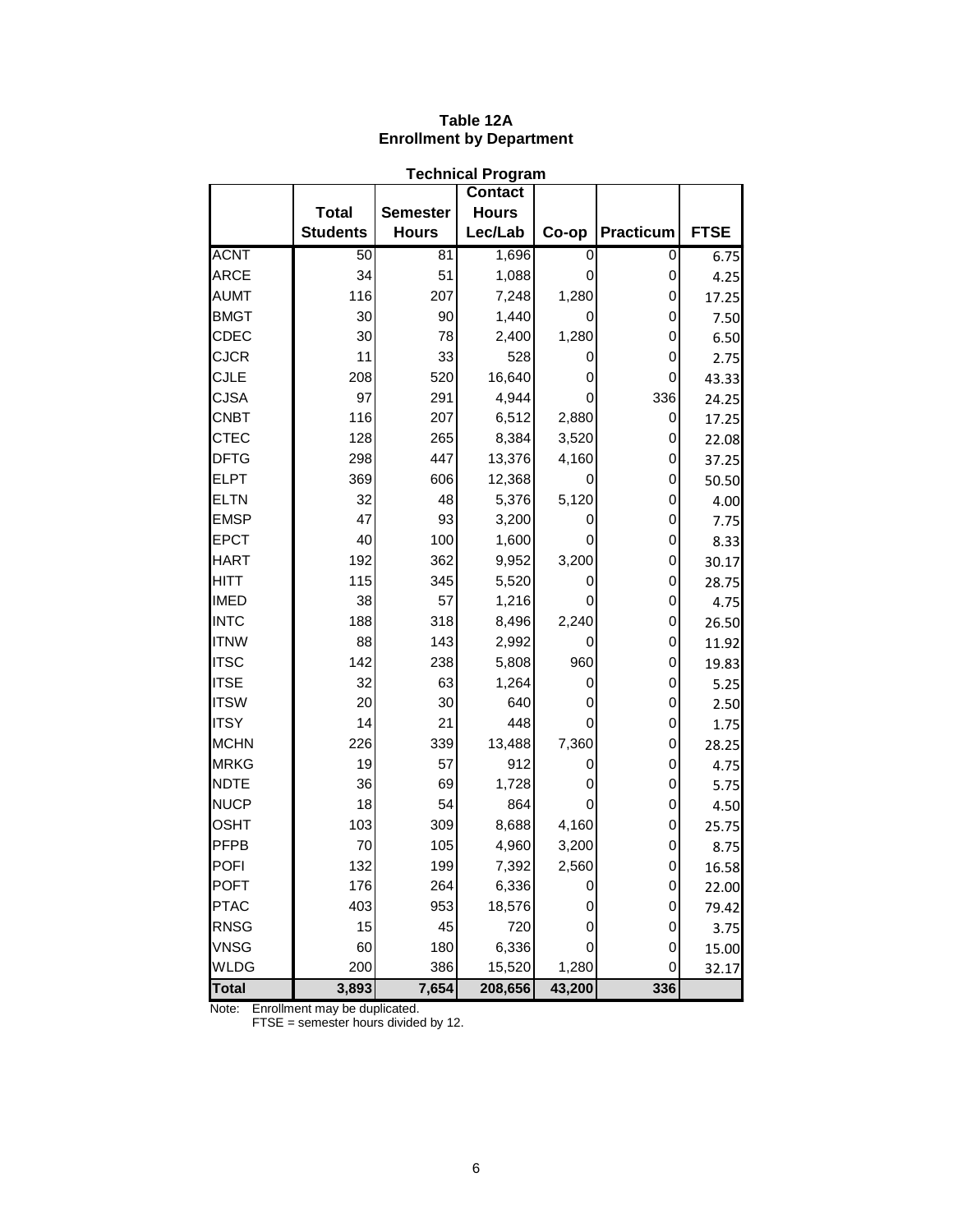| <b>Academic Program</b><br><b>Contact</b> |                 |                 |              |             |                  |             |  |
|-------------------------------------------|-----------------|-----------------|--------------|-------------|------------------|-------------|--|
|                                           |                 |                 |              |             |                  |             |  |
|                                           | <b>Total</b>    | <b>Semester</b> | <b>Hours</b> |             |                  |             |  |
|                                           | <b>Students</b> | <b>Hours</b>    | Lec/Lab      | Co-op       | <b>Practicum</b> | <b>FTSE</b> |  |
| <b>ACCT</b>                               | 106             | 212             | 3,392        | 0           | 0                | 17.67       |  |
| <b>ARTS</b>                               | 269             | 678             | 12,912       | $\mathbf 0$ | 0                | 56.50       |  |
| <b>BCIS</b>                               | 440             | 880             | 17,600       | 0           | 0                | 73.33       |  |
| <b>BIOL</b>                               | 1,092           | 2,204           | 52,976       | 0           | 0                | 183.67      |  |
| <b>BUSI</b>                               | 26              | 78              | 1,248        | 0           | 0                | 6.50        |  |
| <b>CHEM</b>                               | 458             | 916             | 20,864       | 0           | 0                | 76.33       |  |
| <b>DRAM</b>                               | 48              | 116             | 2,384        | 0           | 0                | 9.67        |  |
| <b>ECON</b>                               | 78              | 234             | 3,744        | 0           | 0                | 19.50       |  |
| <b>EDUC</b>                               | 78              | 117             | 2,496        | $\mathbf 0$ | 0                | 9.75        |  |
| <b>ENGL</b>                               | 1,031           | 2,878           | 47,756       | $\Omega$    | 0                | 239.83      |  |
| <b>ENVR</b>                               | 34              | 68              | 1,632        | 0           | 0                | 5.67        |  |
| <b>GEOG</b>                               | 27              | 81              | 1,296        | 0           | 0                | 6.75        |  |
| GOVT                                      | 610             | 1,830           | 29,280       | 0           | 0                | 152.50      |  |
| <b>HIST</b>                               | 758             | 2,274           | 36,384       | 0           | 0                | 189.50      |  |
| <b>HUMA</b>                               | 174             | 522             | 8,352        | 0           | 0                | 43.50       |  |
| <b>MATH</b>                               | 1,608           | 3,724           | 68,716       | 0           | 0                | 310.33      |  |
| <b>MUAP</b>                               | 27              | 27              | 432          | 0           | 0                | 2.25        |  |
| <b>MUEN</b>                               | 66              | 66              | 4,160        | 0           | 0                | 5.50        |  |
| <b>MUSI</b>                               | 109             | 265             | 4,512        | $\mathbf 0$ | 0                | 22.08       |  |
| PHED                                      | 365             | 365             | 11,680       | 0           | 0                | 30.42       |  |
| PHIL                                      | 30              | 90              | 1,440        | 0           | 0                | 7.50        |  |
| PHYS                                      | 38              | 76              | 1,824        | 0           | 0                | 6.33        |  |
| <b>PSYC</b>                               | 671             | 2,013           | 32,208       | $\mathbf 0$ | 0                | 167.75      |  |
| <b>RNSG</b>                               | 109             | 248             | 13,088       | 0           | 0                | 20.67       |  |
| SOCI                                      | 141             | 423             | 6,768        | 0           | 0                | 35.25       |  |
| <b>SPAN</b>                               | 53              | 107             | 2,128        | 0           | 0                | 8.92        |  |
| <b>SPCH</b>                               | 258             | 774             | 12,384       | $\mathbf 0$ | 0                | 64.50       |  |
| <b>TECA</b>                               | 87              | 171             | 3,216        | 0           | 0                | 14.25       |  |
| <b>TMGT</b>                               | 170             | 510             | 8,160        | 0           | 0                | 42.50       |  |
| <b>Total</b>                              | 8,961           | 21,947          | 413,032      | $\bf{0}$    | $\bf{0}$         |             |  |
| <b>Grand Total</b>                        | 12,854          | 29,601          | 621,688      | 43,200      | 336              |             |  |

# **Table 12B Enrollment by Department**

Note: Enrollment may be duplicated.

FTSE = semester hours divided by 12.

| Table 12C<br><b>Enrollment by Undecided Academic Major</b> |                      |                 |  |  |
|------------------------------------------------------------|----------------------|-----------------|--|--|
| <b>Hegis Code</b>                                          | <b>Maior</b>         | <b>Students</b> |  |  |
| 6950 & 9996                                                | Undecided - Academic | 1.497           |  |  |